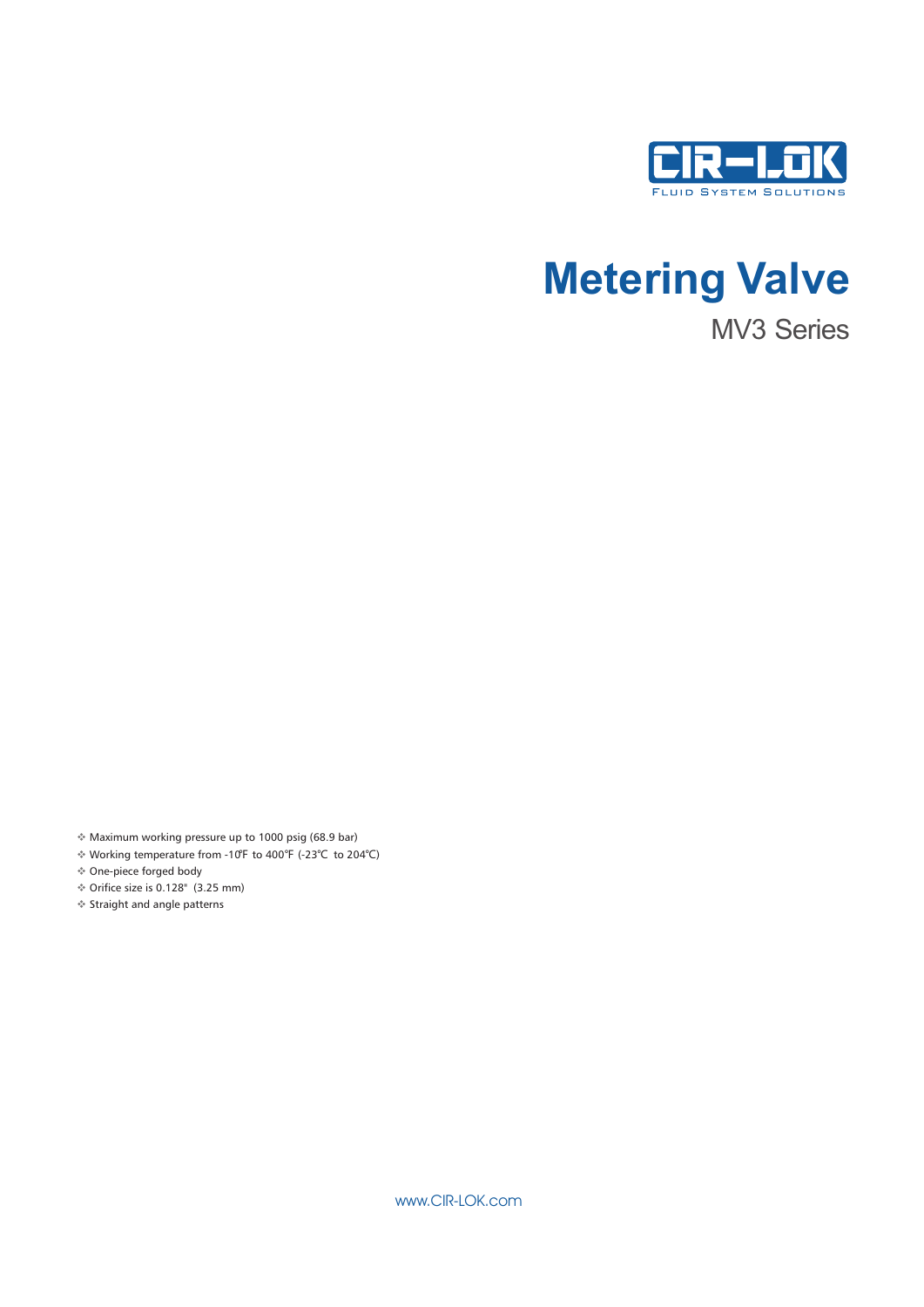

### **Features**

- $*$  Maximum working pressure up to 1000 psig (68.9 bar)
- vWorking temperature from -10℉ to 400℉ (-23℃ to 204℃)
- $\div$  Orifice size: 0.128" (3.25 mm)
- ❖ Stem taper: 5°
- $*$  Shutoff service: yes
- $*$  Panel mountable
- $*$  Straight and angle pattern
- $*$  Knurled handle
- $*$  Variety of end connections

# **Temperature Ranges for Different seal Materials**

| <b>Seal Material</b> | Temperature Range °F ( °C )  |  |  |  |  |  |
|----------------------|------------------------------|--|--|--|--|--|
| Buna N               | -10 to 300 (-23 to 148)      |  |  |  |  |  |
| Ethylene Propylene   | $-10$ to 300 ( $-23$ to 148) |  |  |  |  |  |
| Fluorocarbon FKM     | $-10$ to 400 ( $-23$ to 204) |  |  |  |  |  |
| Kalrez               | 0 to 300 (-17 to 148)        |  |  |  |  |  |
| Neoprene             | -10 to 250 (-23 to 121)      |  |  |  |  |  |

# **Standard Materials of Construction**

| <b>Component</b> |                      | <b>Material Grade/ASTM Specification</b> |                                          |  |  |  |  |  |  |
|------------------|----------------------|------------------------------------------|------------------------------------------|--|--|--|--|--|--|
|                  |                      | 316 S.S.                                 | <b>Brass</b>                             |  |  |  |  |  |  |
| 1                | Handle               | Anodized aluminum                        |                                          |  |  |  |  |  |  |
| 2                | Handle Screw         | Black oxide alloy steel/ANSI 18.3        |                                          |  |  |  |  |  |  |
| 3                | Stem                 | Hard chrome-plated 316 S.S./A479         |                                          |  |  |  |  |  |  |
| 4                | Panel nut            | 316 S.S./B783                            | Silver-mist chrome-plated<br>C36000/B16  |  |  |  |  |  |  |
| 5                | <b>Bonnet</b>        | 316 S.S. / A479                          | Silver-mist chrome-plated<br>C34500/B453 |  |  |  |  |  |  |
| 6                | <b>Bonnet Sleeve</b> | Sintered 316 S.S.                        |                                          |  |  |  |  |  |  |
| 7                | Stem Guide<br>Ring   | Glass-filled PTFE                        |                                          |  |  |  |  |  |  |
| 8                | $O$ -ring            | Fluorocarbon FKM                         | Buna N                                   |  |  |  |  |  |  |
| 9                | Body                 | 316 S.S./A182                            | Silver-mist chrome-plated<br>C37700/B283 |  |  |  |  |  |  |

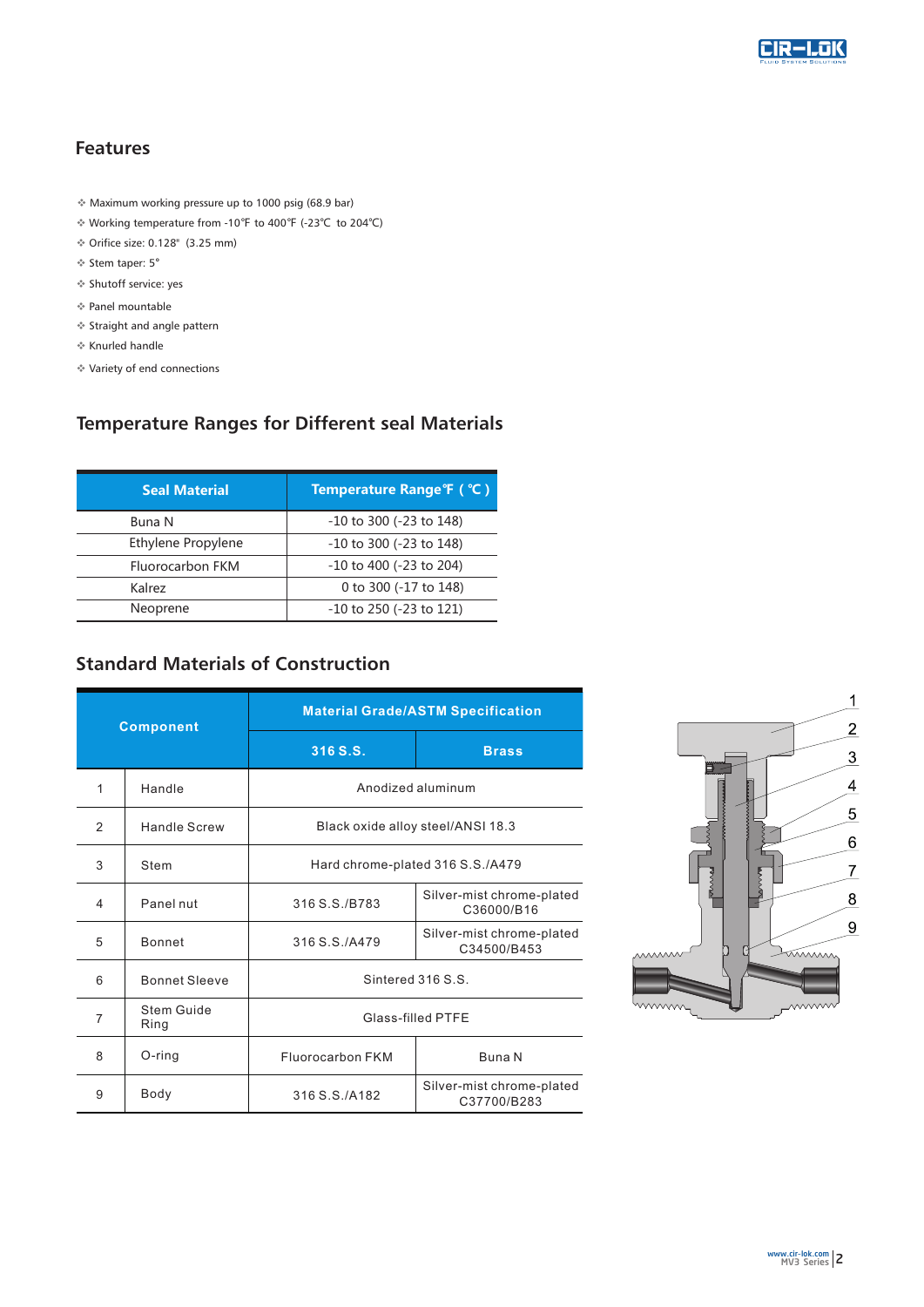

| <b>Pressure Drop</b><br>to Atmosphere<br>psig (bar) | <b>Air Flow</b><br>std ft/min<br>(std L/min) | <b>Water Flow</b><br>U.S. gal/min<br>(L/min)<br>0.47(1.7) |  |  |  |
|-----------------------------------------------------|----------------------------------------------|-----------------------------------------------------------|--|--|--|
| 10 (0.69)                                           | 1.6(45.3)                                    |                                                           |  |  |  |
| 50 (3.45)                                           | 4.5(127)                                     | 1.0(3.7)                                                  |  |  |  |
| 100 (6.90)                                          | 7.9(223)                                     | 1.5(5.6)                                                  |  |  |  |

# **Flow Data at 70℉ (20℃) Flow Coefficient at Turns Open**



### **Dimensions**



| <b>Basic</b>                     | <b>Connection</b>    | Dimension, in. (mm) |            |            |   |                                                                           |            |  |  |  |  |
|----------------------------------|----------------------|---------------------|------------|------------|---|---------------------------------------------------------------------------|------------|--|--|--|--|
| <b>Ordering</b><br><b>Number</b> | <b>Type and Size</b> | н                   |            | C          | D | E                                                                         | F          |  |  |  |  |
| <b>Straight Pattern</b>          |                      |                     |            |            |   |                                                                           |            |  |  |  |  |
| MV3-F4-                          | 1/4" CIR-LOK         |                     | 2.34(59.4) |            |   | 1.13(28.7)                                                                | 0.58(14.7) |  |  |  |  |
| $MV3-F6-$                        | 3/8" CIR-LOK         | 2.82(71.6)          | 2.46(62.5) | 1.26(32.0) |   |                                                                           |            |  |  |  |  |
| MV3-M6-                          | 6 mm CIR-LOK         |                     | 2.34(59.4) |            |   |                                                                           |            |  |  |  |  |
| MV3-NPT4-                        | 1/4 Male NPT         |                     | 2.00(50.8) |            |   |                                                                           |            |  |  |  |  |
| <b>Angle Pattern</b>             |                      |                     |            |            |   |                                                                           |            |  |  |  |  |
| MV3-F4-                          | 1/4" CIR-LOK         |                     |            |            |   | $3.77$ (95.8) $ 1.17$ (29.7) $ 1.04$ (26.4) $ 1.17$ (29.7) $ 1.13$ (28.7) | 0.58(14.7) |  |  |  |  |
| MV3-M6-                          | 6 mm CIR-LOK         |                     |            |            |   |                                                                           |            |  |  |  |  |